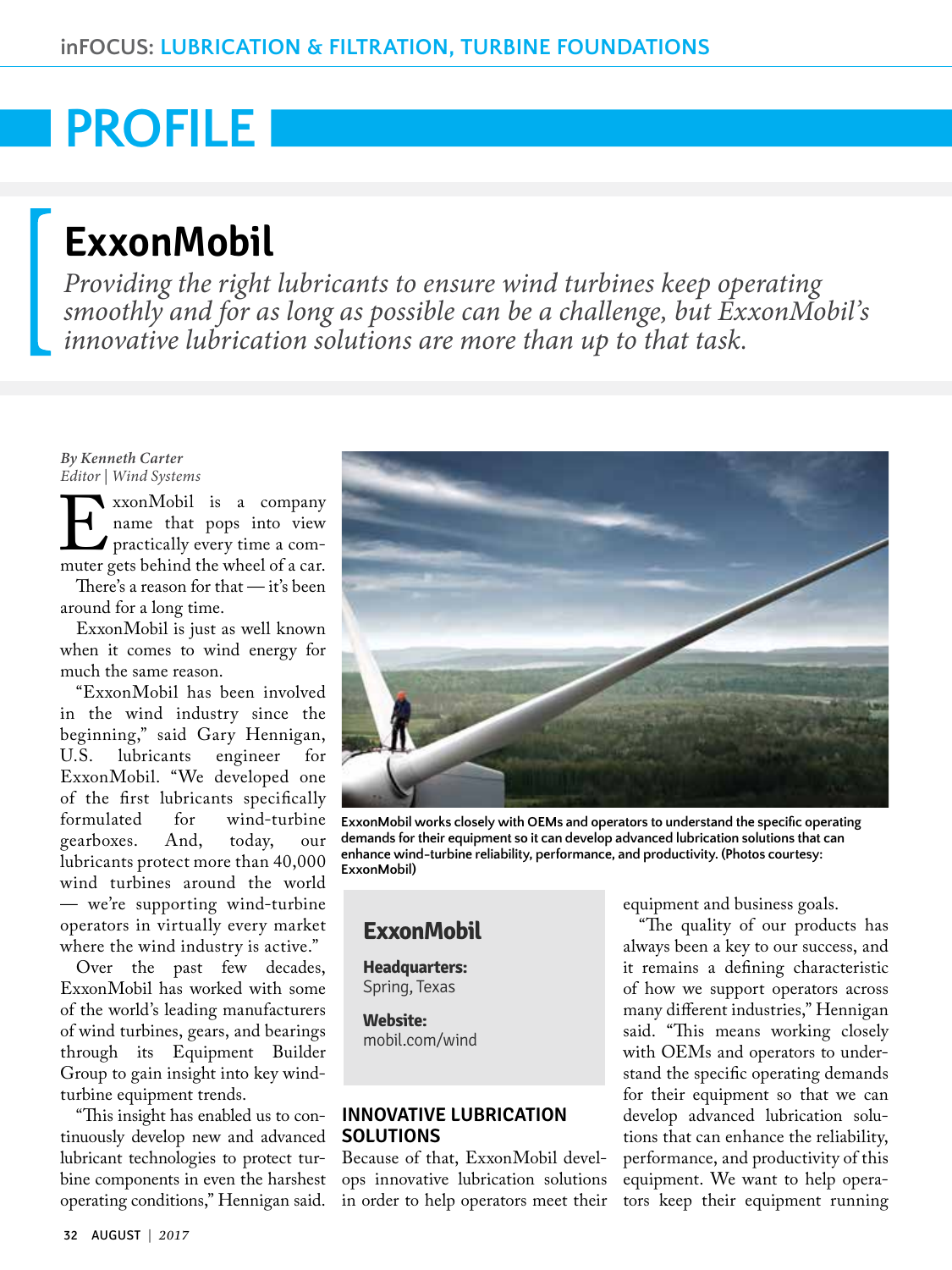for as long as possible without the need for unscheduled maintenance."

Proper lubrication is critical for the inner workings of a turbine, so longer lasting lubricants can translate into equipment failure being reduced dramatically and potentially prevented altogether, extending the performance of a turbine even longer.

"Everyone in the wind industry knows that equipment reliability is critical to their success, profitability, and operational safety. They'd likely all agree that production loss from unexpected equipment downtime can be catastrophic," Hennigan said. "Here's where we come in."

#### **SPECIFIC FORMULATION**

ExxonMobil has a specific lubricant formulation strategy that enables it to develop the industry's most advanced synthetic lubricants, according to Hennigan.

For wind, specifically, ExxonMobil has developed novel lubricants and synthetic oils that include its newest synthetic oil, Mobil SHC Gear 320 WT.

The Mobil SHC Gear 320 WT synthetic gear oil is a good example of how the company's formulation philosophy dovetails into a better product.

"It is our most advanced synthetic wind-turbine gear oil, designed to protect equipment from common issues such as scuffing, micropitting fatigue, and rust and corrosion," he said. "It also ensures proper protection at extreme high temperatures and good pumpability at low temperatures."

#### **LASTS LONGER**

And one of the most important aspects of the synthetic oil's formulation is that it lasts years longer than most conventional lubricants, according to Hennigan.



**A wind-turbine gearbox operates in uniquely severe conditions. These include heights of up to 350 feet above the ground, heavy and varying loads from strong winds, and exposure to contaminants such as saltwater in an offshore environment.**

"It's been proven to perform reliably for up to seven years at the very least, which is 40 percent longer than most conventional lubricants on the market today," he said. "This performance is backed by an industry-leading seven-year warranty, which covers both the oil and the components the oil protects."

It practically goes without saying that longer oil life translates into better wind-turbine performance, which reduces O&M costs over the life of the equipment as well as enhancing worker safety. With wind-turbine technicians having to work 300 meters above the ground, safety among wind farms is always a paramount issue.

"By extending oil life by 40 percent over conventional lubricants, we can help operators reduce how often they have to change their oil, potentially even eliminating an entire service cycle over the standard 20-year life of an average wind turbine," Hennigan said. "That means more turbine uptime, less money spent servicing the equipment, and reduced worker exposure."

In addition to the Mobil SHC Gear 320 WT, ExxonMobil has also launched two other synthetic greases:

- **• Mobil SHC Grease 460 WT**: This grease is specially formulated to lubricate wind-turbine yaw, pitch, and main bearings. It has become the first fill product of choice for many wind-turbine builders and component suppliers. It has proven outstanding performance in more than 10,000 wind turbines worldwide. Compared to conventional greases, Mobil SHC Grease 460 WT delivers longer grease life, enhanced false brinelling protection and bearing life, wide temperature range of application, and the potential for improved mechanical efficiency.
- **• Mobil SHC Grease 102 WT:**  This grease is scientifically engineered to meet or exceed the demanding requirements for severe wind-turbine pitch and yaw applications at extreme temperatures ranging from 120 degrees C down to as low as minus-50 degrees C.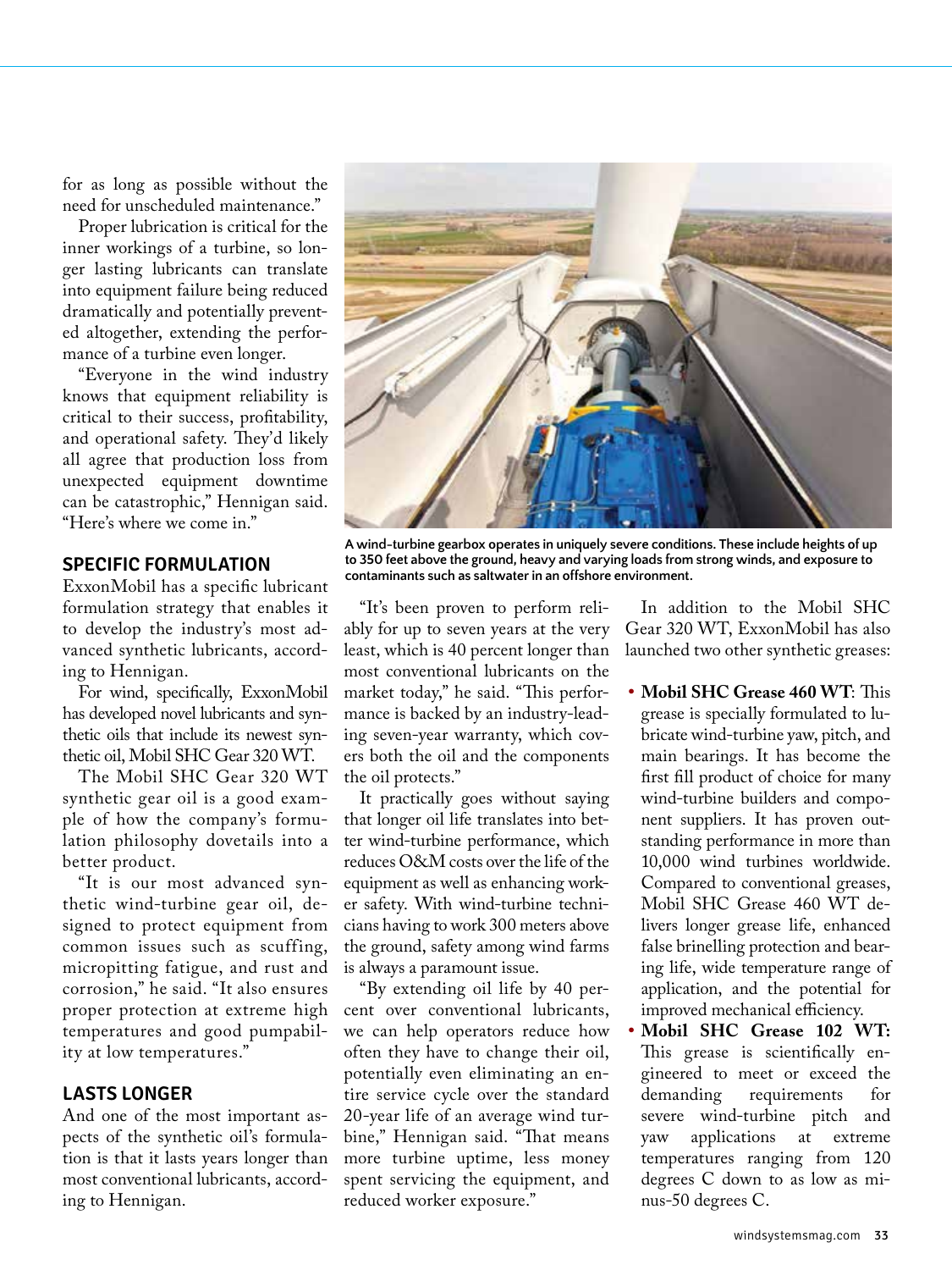#### **TECHNICAL SERVICES**

To help with educating its clients about the value of its products, ExxonMobil offers technical services such as Mobil Serv Lubricant Analysis, which utilizes the latest used oil analysis (UOA) technology to keep lubricants performing properly and to monitor equipment condition in real time.

"Almost all operators are familiar with UOA, which is a tool that enables them to monitor real-time lubricant performance, so they can identify and address potential equipment performance challenges before they become a serious issue," Hennigan said.

 Mobil Serv Lubricant Analysis transforms the UOA process to help improve equipment and operational productivity. It streamlines the entire process, from initial sample gathering to final reporting, using a mobile-enabled platform that eliminates the need for paperwork. Operators use QR-coded scan-and-go bottles to easily deliver used oil samples to ExxonMobil's oil analysis laboratory. Once these samples are analyzed, customers can access the results and customized equipment recommendations on their mobile or tablet device, according to Hennigan.

"The launch of this service builds on ExxonMobil's long tradition of providing leading UOA services to companies around the world, and it's yet another tool to help wind operators enhance their lubrication program," he said.

#### **PERFORMANCE CHALLENGES**

Along with making sure its customer have the right lubrication for the right job, ExxonMobil is committed to making sure OEMs understand performance challenges common to today's wind industry.

"One of those challenges is white etching cracking (WEC), which are sub-surface bearing failures occurring under fatigue load that are reported to cause 80 percent of wind-turbine high speed bearing failures," Hennigan said. "There are many factors that contribute to the formation of WEC, but we partnered with Schaeffler, a leading bearing manufacturer, to better understand the role that lubricants play in causing WEC."

ExxonMobil discovered that metal-based additives, such as zinc phosphate and/or a combination of overbased calcium and sodium, increased the sub-surface stress and enhanced hydrogen diffusion below the contact point, causing WEC formation, he said.

"In short, they're one contributor to the problem," Hennigan said. "During this research, we also confirmed that Mobil SHC Gear 320 WT, our newest gear oil, can help operators rule out one of WEC's key suspects. Because of its metal-free formulation, Mobil SHC Gear 320 WT is



**This chart compares the performance of Mobil SHC Gear 320 WT synthetic gear oil against other synthetic oils available on the market today. ExxonMobil's balanced formulation approach enables superior performance across a wide range of important characteristics.** 

scientifically proven to not contribute to WEC. So, while lubricants cannot prevent WEC formation altogether, using the right lubricants can help eliminate one of the causes of WEC."

#### **DELIVERING LONG LUBRICANT LIFE**

The products and services ExxonMobil offers are all focused on providing wind operators with the same benefit — delivering long lubricant life to help maximize equipment uptime and productivity.

"It's important because when it comes to long-term lubricant performance, there has been increased focus on trying some less effective strategies," Hennigan said. "I'm talking about mitigation strategies like top treating. To conduct top treating, operators use oil analysis to identify when an oil's additives start to deplete and then re-additize that oil with the addition of after-market additive packages."

But Hennigan said that approach is much like putting on a Band-Aid and doesn't compensate for good formulation.

"I liken it to baking," he said. "If you want to bake the best cake possible, then you need to use high-quality ingredients and ensure that all the needed ingredients are included in the cake mix at the right ratios before it is baked. You'll be able to taste their quality in the final product, and poor quality ingredients will not result in a tasty cake. And, most importantly, once the cake is baked, you cannot go back and add ingredients